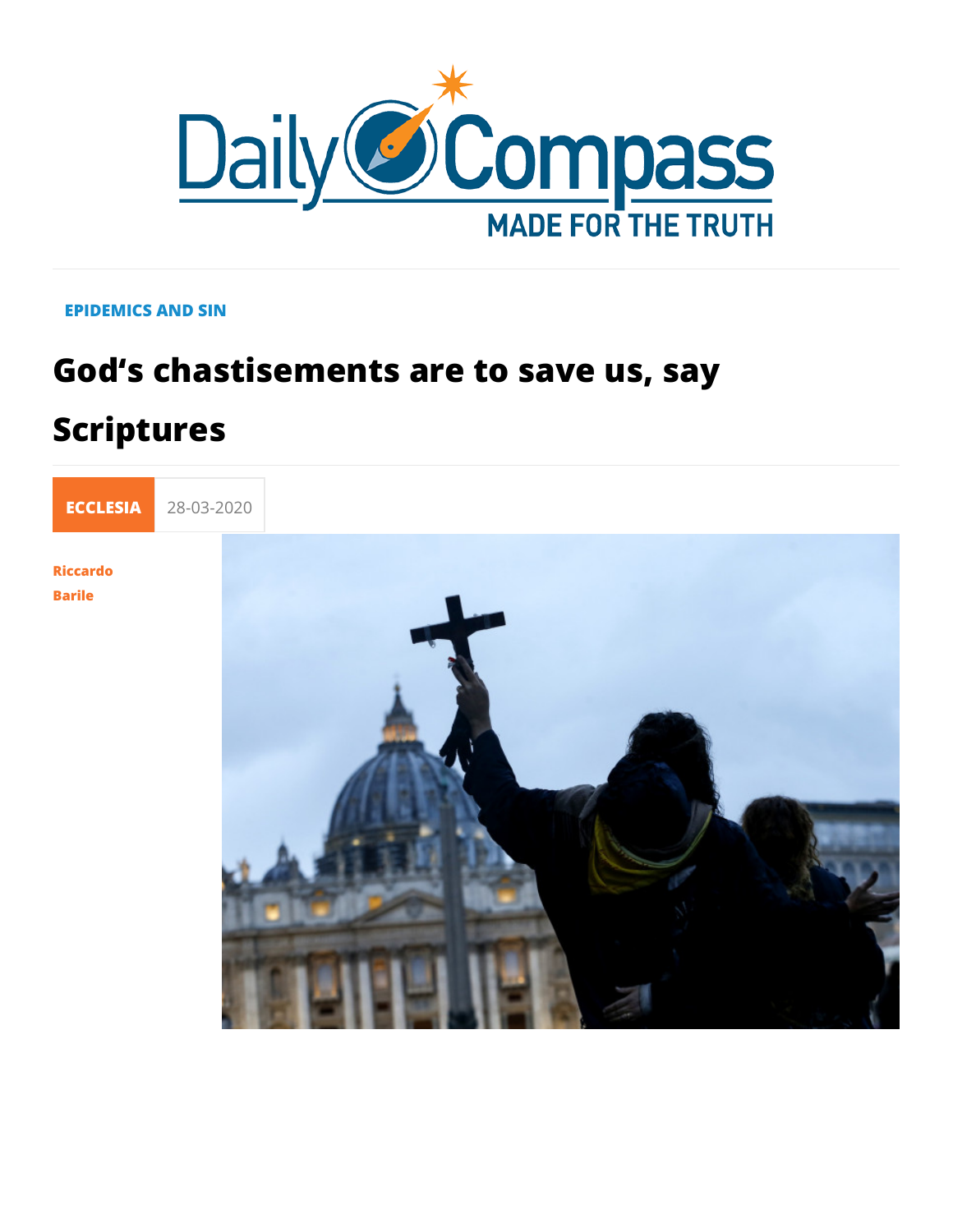Covid-19 has brought the category of God's punishments back into vogue with great confidence in both affirmations and denials, but the question is a complex one, starting with Holy Scripture, which we are going to briefly look at.

**A first answer to the question whether God chastises could be 2Pt 2:4ff,** which begins like this: "God did not spare the angels who had sinned, but plunged them into dark abysses, keeping them prisoners for the judgment" (2Pt 2,4); then evoking Noah and the Flood and Sodom and Gomorrah, the text addresses all the unjust reserved for "punishment on the day of judgment" (2Pt 2,9) and the present ungodly: "the darkest part of hell is waiting for them" (2Pt 2,17). The grandeur of the fresco does not so much consist in bringing together sin and God's punishment, as in beginning with the angels: God's chastisements began long before the creation of man!

## **Original sin establishes the first relationship between sin and punishment.**

God's "curses" in Genesis 3:14-19, summarised by CCC 399-400, are well known: loss of the grace of original holiness and familiarity with God, imbalance in personal faculties and in the relationship between man and woman, concupiscence as a fascination with evil, breaking harmony with creation, which requires effort for survival, and finally death as it is experienced.

**All this is clear, but the subtle question** that will accompany us from now on is this: is the suffering described - the human condition - only the result of the breaking of an equilibrium, or is there also a positive intervention of God in the form of punishment? Certainly, the fact that the words are put in God's mouth and the word "cursed" returns twice, does not mean that the second hypothesis, which of course does not annul the first, should not be discarded.

**So the weight of life and the suffering of death,** the unhappiness of so many human relationships from family to international ones, are under the sign of a first sin but also, albeit in a different way, of a divine punishment (from which God offers liberation).

**It is not necessary, however, to increase the scope** of "cursed is the ground for your sake", which the biblical text links to sweat for subsistence (Gen 3:17-19), extending it to natural disasters such as tsunamis, earthquakes, irregularities of the seasons with famine, etc. The Catechism of the Catholic Church (CCC) on the physical evil of the world does not mention original sin, but explains that God created the world "in a state of 'journeying' towards its ultimate perfection" and involving "with the appearance of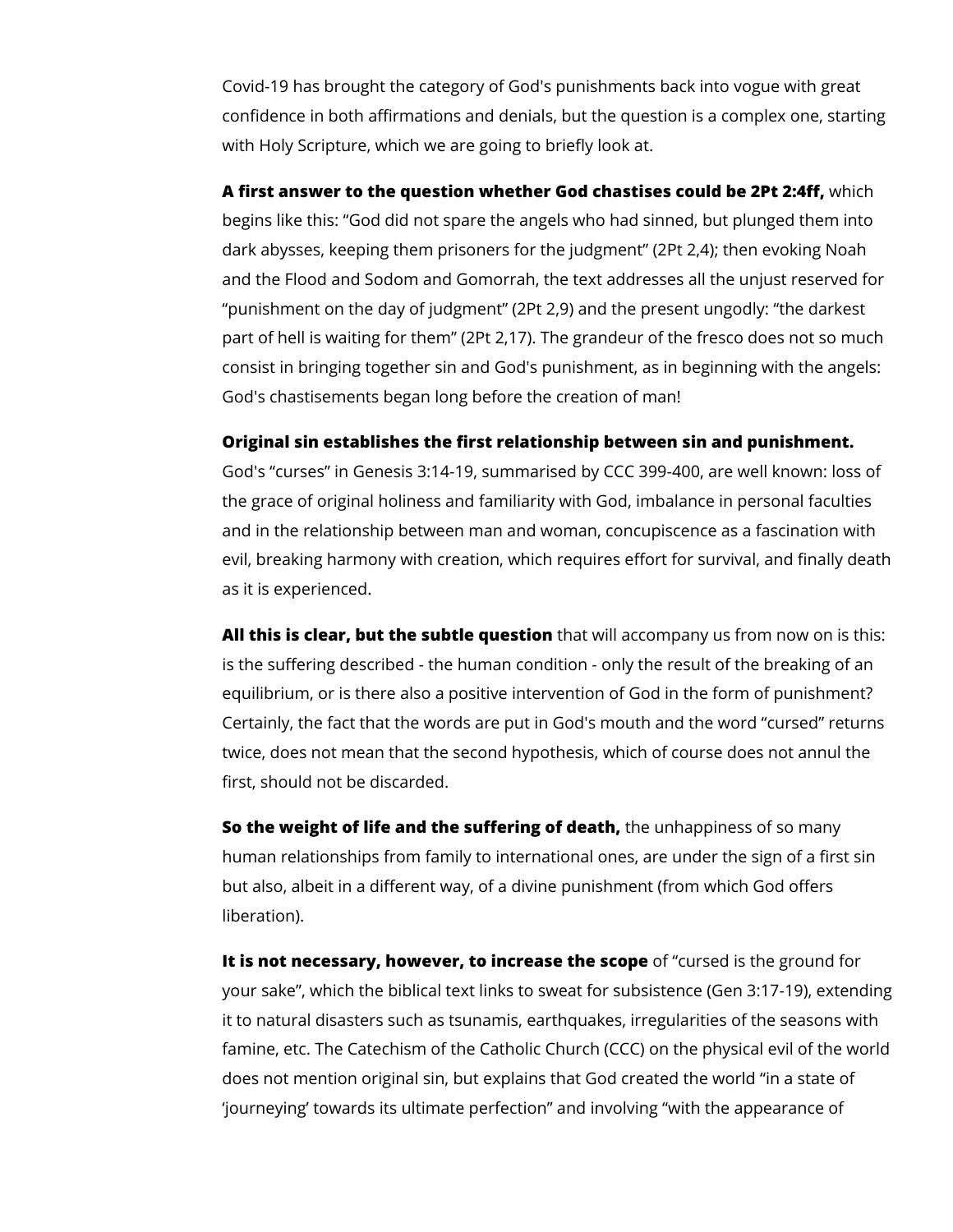certain beings, the disappearance of others, (...) with both constructive and destructive forces of nature" (CCC 310). So probably natural disasters would have occurred even if Adam had not sinned and it is not correct to evaluate them immediately as God's punishment or consequence of sins.

**On the other hand,** the Old Testament scriptures interpret some natural disasters, diseases, wars and painful situations of the defeated as God's chastisement. The flood is attributed to God who saw that "the wickedness of man was great on earth and that every intention of the thoughts of his heart of was only evil continually", so He said: "I will destroy man, whom I have created, from the face of the earth" and all the rest (Gen 6,5.7). This does not detract from the fact that the flood can be explained in many other ways, but the Bible interprets it this way.

**For the sin of Sodom and Gomorrah, after the inhabitants were blinded,** "the Lord made sulfur and fire rain from heaven" (Gen 19:11, 24). This does not detract from the fact that the rain of fire can be explained in other ways, but the Bible interprets it this way: sent by God for sins.

**Turning to personal affairs, the Lord, after David's adultery with Bathsheba,** "struck down the child whom Uriah's wife had delivered to David" and the child "died on the seventh day" (2 Sam 12:15.18). David also sinned with the census of the people and "so the Lord sent a pestilence upon Israel" (2Sam 24:15), which was taken away thanks to David's repentance, but which caused the death of seventy thousand people (2 Sam 24:15-17).

**Let us return to the collective events and the most catastrophic:** the fall of the two kingdoms of south and north, the invasion and exile. Well, "this happened because the Israelites had sinned against the Lord their God" (2 Kings 17:7) worshipping other gods and not observing the laws of the covenant (2 Kings 17:8-19), so that the Lord "delivered them into the hands of despoilers until He had cast them out of His sight" (2 Kings 17:20). Even when the prophet announces the liberation from exile in terms of consolation, he does not fail to point out that the people "received from the Lord's hand double for all their sins" (Is 40:2). This does not detract from the fact that the end of the two kingdoms and exile can be explained in many other ways - for example by internal attrition and the tendency of continental empires to secure an outlet to the sea - but the Bible interprets them thus: God's punishment for sins, beginning with the sin of worshiping other gods.

**Finally, after the return from exile** the prophets explained famine and scarcity of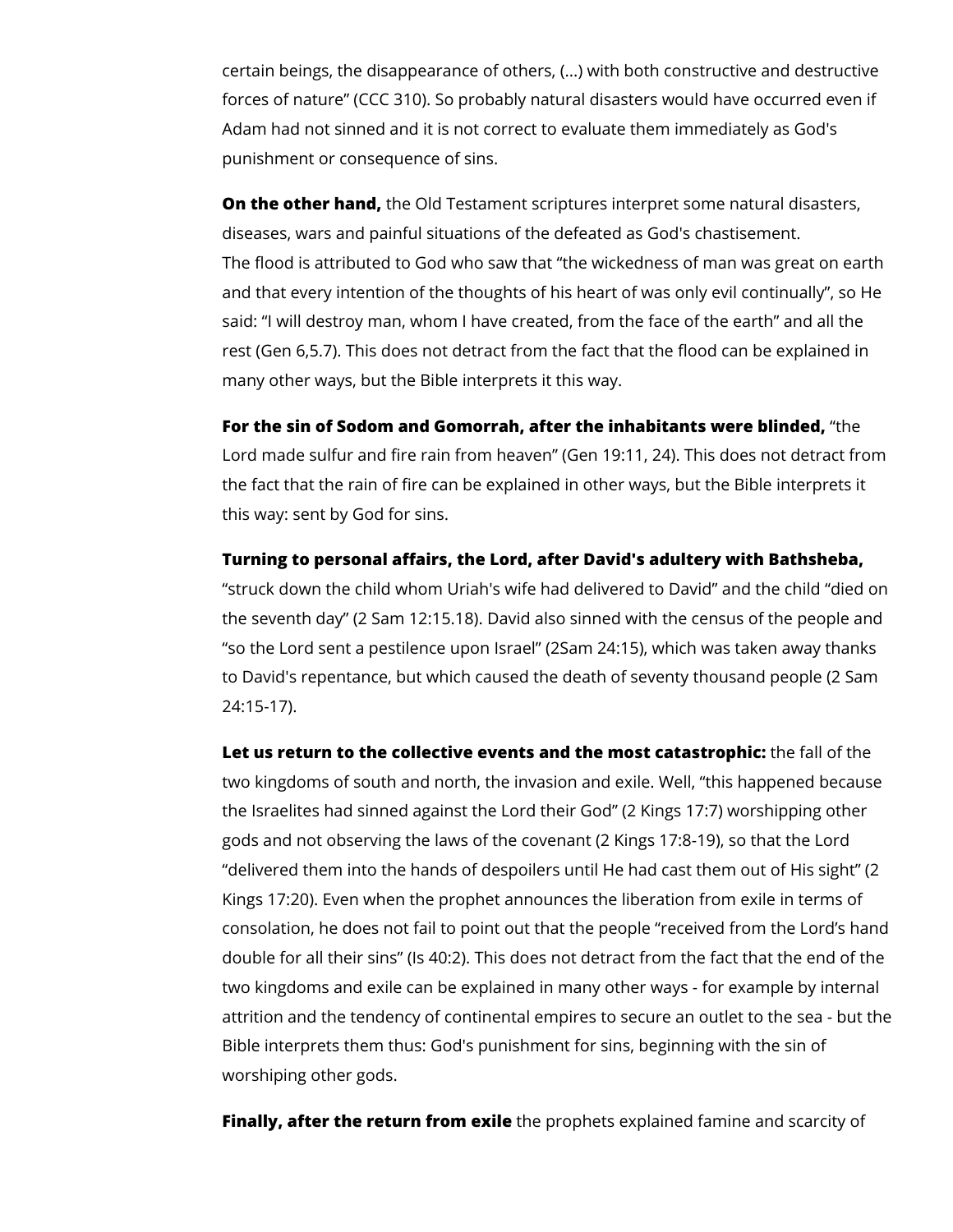crops with the slow reconstruction of the temple (Haggai 1:5-11; 2:19).

**The New Testament (NT) takes this question** by the horns with three precise guidelines.

The first: there is no automatic relationship between sin and a misfortune, especially physical misfortune. Jesus affirms this when, asked about the man born blind, whether his blindness was caused by his or his parents' sins, He answers: "Neither hath this man sinned nor his parents, but that the works of God should be made manifest in him". (Jn 9:3). It couldn't be clearer than that!

**The second: with regard to the fall of a tower with the death of people** and a massacre carried out by Pilate, Jesus points out that the dead were no more sinners than those who were listening to Him, "but unless ye repent, ye shall all likewise perish (Lk 13:3,5); after the healing of a paralytic, Jesus meets him and admonishes him: "Sin no more, lest a worse thing come unto thee" (Jn 5:14). These are texts that suppose a previous sin that "could" be linked to misfortune, but the dynamic of the discourse is aimed at averting definitive misfortune more than at the relationship between previous sin and present misfortune.

**The third: taking note of the bad celebration of the Eucharist at Corinth,** Paul concludes: "For this cause many are weak and sickly among you, and many have died" (1 Cor 11:30). The Jerusalem Bible commentary tends to diminish the strength of the text by attributing it to an "idea" of Paul's who "interprets an epidemic as divine punishment for the lack of charity that made the Eucharist impossible". True, but the text is guaranteed by the inspiration of the Holy Spirit and makes an explicit link between bad Eucharistic celebration and illness and death. In this case Paul's consideration is exactly the opposite of Jesus' response on the man born blind. But it is not a matter of setting Paul against Jesus Christ: rather it is a matter of taking note that reality is varied and involves different ways in which God acts. Therefore, the NT teaches the absence of a link between concrete sin and concrete illness in some cases and the presence of the same link in other cases.

## **The NT also reveals God's chastening action through the use of precise terms.**

**The first one is "kolázô",** with the initial meaning of stripping and then chastising. The term is used in a strong sense in Mt 25:46 "And these shall go away into everlasting punishment (...)" and in 2Pt 2:9 where the Lord "reserves the unjust unto the Day of Judgment to be punished". No longer referring to God, but in the sense of active punishment, it occurs in Acts 4:21 (the synedrium wants to punish the apostles). The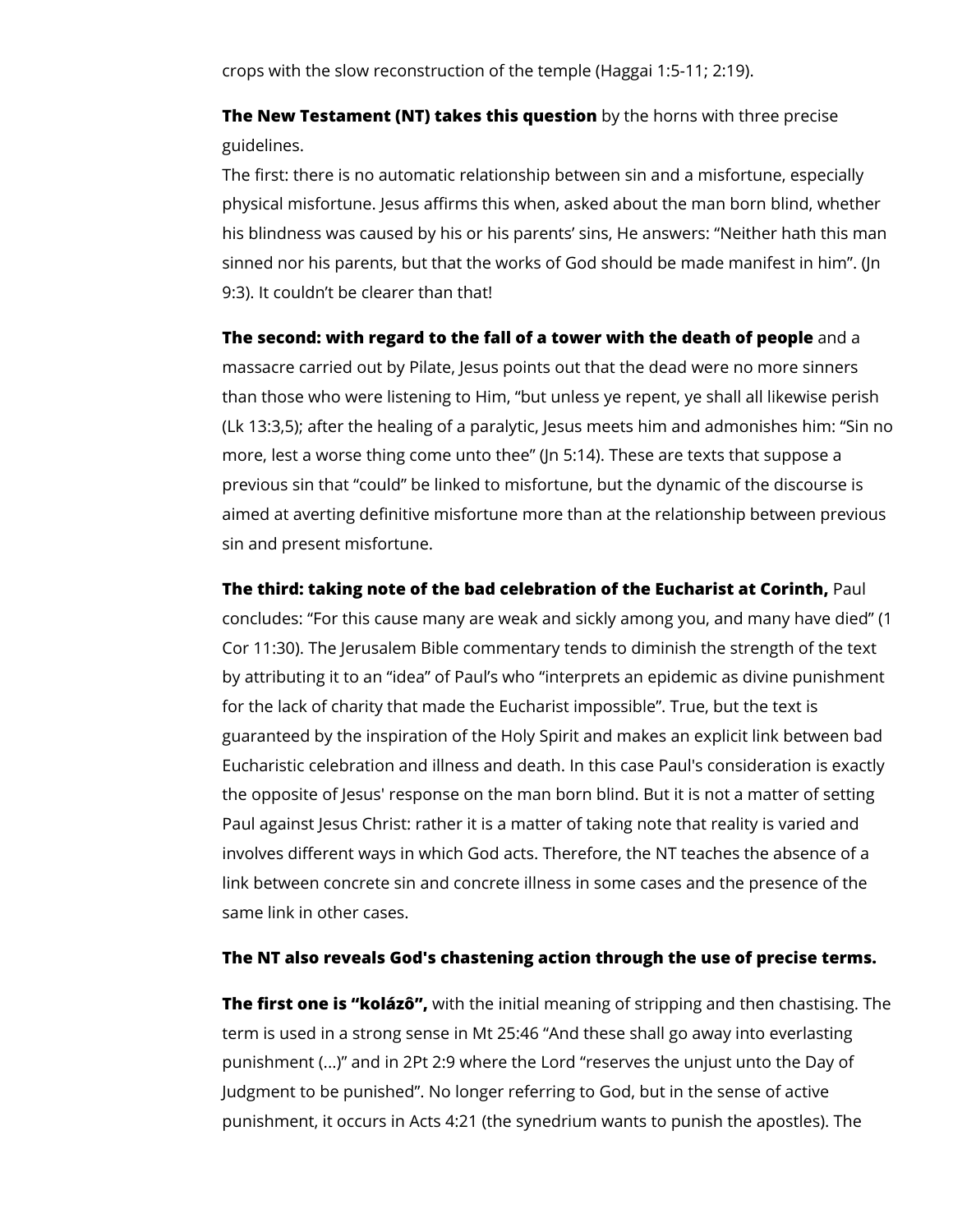texts presuppose a direct and chastening action of God and not only the affliction that results from a sin committed.

**The second is "timôréô"** which, from the root "honour", means to restore honour and justice, even with punishment. The strongest text is Heb 10,29: "Of how much sorer punishment, suppose ye, shall he be thought worthy who hath trodden under foot the Son of God, and hath accounted the blood of the covenant an unholy thing". Cf. other texts in which God is not the subject, but where the meaning is always of a punitive intervention external to the guilty: Acts 22,5; 26,11; 2Cor 2,6.

**The third derives from the root "díkê",** justice, in the sense of doing justice, reestablishing it if it has been broken by a punitive action (cf. Lk 18,3.5.7-8; Rev 6,10; 19,2). One must treat one's own body with respect without deceiving the brothers because "the Lord is the avenger of all such" (1 Th 4:6). In the siege of Jerusalem there will be "days of vengeance" (Lk 21:22). At the end of time Jesus will appear from heaven "taking vengeance on those who know not God, and who obey not the Gospel. (...) These shall be punished with everlasting destruction" (2 Th 1:8-9) and already today "we know him who said: 'Vengeance is mine!'" (Heb 10:30). Cf. also the fire that avenged Sodom and Gomorrah, the punishments of civil authorities and other uses of the term in Paul (Jude 7; 1Pt 2,14; Rom 3,19; 12,19; 13,4; 2Cor 7,11; 10,6).

**Finally, the category of "correction" or "education", from "paidéuô":** "it is for your correction that you suffer! God treats you as sons; and what is the son who is not corrected by his father?" (Heb 12:7 and more widely 12:5-11). "I, all those whom I love, rebuke them and educate them" (Rev 3:19; and also Pr 3:12; Dt 8:5). Here one can suppose a previous sin and an intervention by God, but the context is not comparable to the severity of the previous texts. Cf. two particularly consoling statements of the OT: God "does not want to take vengeance on us, but it is for the purpose of correction that the Lord chastises those close to him" (Judith 8:27); "Now I urge those who read this book not to be depressed by such calamities, but to recognise that these punishments were designed not to destroy but to discipline our people" (2Mac 6:12; cf. 7:33).

**In the NT, however, we have the revelation of the definitive way** in which God positions Himself toward men: God "desires all men to be saved and to come to the knowledge of the truth" (1Tm 2:4). A statement anticipated by some texts of the OT such as: God "does not rejoice in the ruin of the living" (Wisdom 1:13) and "against his desire he humbles and afflicts the children of man" (Lam 3:33).

**God is not an aseptic and indifferent arbiter** who records infractions and applies